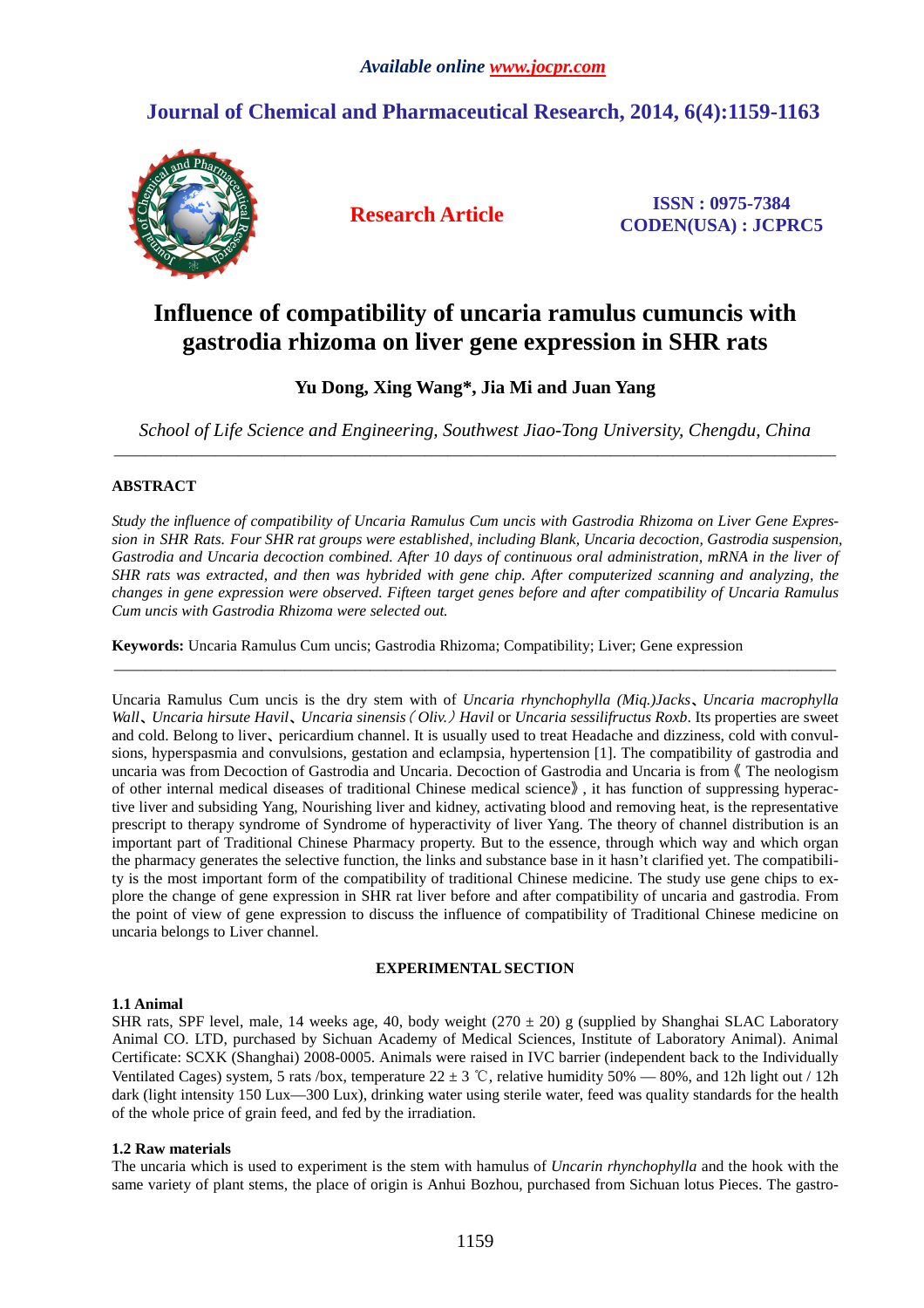dia which is used to experiment is the dry tubers of *Gastrodia elata B1.*, the place of origin is the Emeishan of Sichuan , purchased from Sichuan lotus Pieces. All the herbs were identified by Associate Professor Song Liangke from the Southwest Jiao-Tong University, School of Life Science and Engineering, in accordance with the 2010 edition of Chinese Pharmacopoeia.

*\_\_\_\_\_\_\_\_\_\_\_\_\_\_\_\_\_\_\_\_\_\_\_\_\_\_\_\_\_\_\_\_\_\_\_\_\_\_\_\_\_\_\_\_\_\_\_\_\_\_\_\_\_\_\_\_\_\_\_\_\_\_\_\_\_\_\_\_\_\_\_\_\_\_\_\_\_*

## **1.3 Reagent**

TE buffer,  $1 \times$  sterile solution (pH 8.0) (U.S. AMRESCO Inc.); RNasey Mini Kit (Oiagen p/n 74904) : Baseline-ZERO DNase (EPICENTRECat.Nos. DB0711K) ; Gene Expression Hybridization Kit (Aglient Part NO.5188-5242, U.S.); Hybridization oven rotator for Agilent Microarray Hybridization Chambers (U.S.Agilent p/n G2530- $60029$ ) ; Agilent whole mouse genome Chip( U.S.Agilent Inc.).

## **1.4 Instruments**

Z216MK desktop high-speed refrigerated centrifuge (Hermle German company); BioPulverizer  $^{TM}$  System I (U.S. BioSpec company); Nanodrop ND-1000 (AmericanThermo Finnigan Corporation); Agilent Scanner microarray scanner (Agilent, USA); MICRO-4 hybrid oven (Hybaid UK company).

## **METHODS**

## **2.1 Preparation of drug samples**[2]

Uncaria decoction: Take uncaria 20g, boiled with 15 times the volume of boiling distilled water, boiling 15min, concentrated into 0.1g crude drug per mL. Cool off for backup.

Gastrodia suspension: Take Gastrodia 15g, crashed into powder, over 200 meshsieve, add 10-fold distilled water Suspension to suspension (0.1g crude drug per mL). Cool off for backup.

Gastrodia and Uncaria Decoction: Take Gastrodia 15g, add 450mL of boiling distilled water for 1h, boiling 30min, then add 20g uncaria, boiling 15min, concentrated into 175mL (0.2g crude drug per mL). Cool off for backup.

To ensure the consistency of the samples, all the decoction were prepared in one time, refrigerated at 4 ℃.

#### **2.2 Animal experiments**

Adaptive feeding for a week, SHR rats were divided into 4 groups randomly, 10 rats a group. Group A was the control group, administrated with normal saline for 3 mL / per; group B was administrated uncaria decoction for 3 mL / per; group C was administrated gastrodia suspension for 2.3 mL / per; group D was administrated gastrodia and uncaria decoction for 2.7 mL / per. All animals were given water freely. Intragastric administrated 1 time daily at 10 am for 10 days. After 30min of the last administration, the femoral artery was cut to bleeding to death. The liver of animals in each group were separated, quickly put into liquid nitrogen, then moved to -80 ℃ refrigerator for use.

#### **2.3 Gene chips hybridization [3-4]**

Combined the liver tissue in each group preserved at item 2.2, using BioPulverizer<sup>TM</sup> to crash tissues in liquid nitrogen, added Trizlo reagent, extracting total RNA. mRNA extracted from each group was tagged as RNA probe by cy3 fluorescence, hybrided with 4 Agilent microarrays respectively, washing. Then used gene chip scanner to scan and get the chip chart used for data processing.

#### **2.4 Filter the differential expression gene [5]**

Through the analysis of Agilent GeneSpring GX software ( $\text{version10.0}$ ), change the signal ratio of dose group and blank group into fold-change (Expression value is normalized by median normalization method but do not take the log2 numerical value, take absolute ratio of the two comparing value) to show the multiples change value of gene expression. The study set the screen standard—the threshold of differential gene expression as 1.5. The gene whose expression level is higher or equal to threshold will be regarded as differences.

#### **RESULTS**

After the data had been processed and filtered by GX software, the Uncaria— liver target genes were selected. There were 979 differentially expressed genes in the liver between uncaria group and the control group, 478 differentially expressed genes in the liver between combination group and the control group. Among them, there were 187 genes appear together. The fold change values of combination group— uncaria group were analyzed in these genes. There were 15 genes significantly different (fold chang>1.5) and included by the U.S. National Center for Biotechnology Information (NCBI), which were selected to be the target gene expressed in the liver after administration of uncaria. Gene list is in Table 1.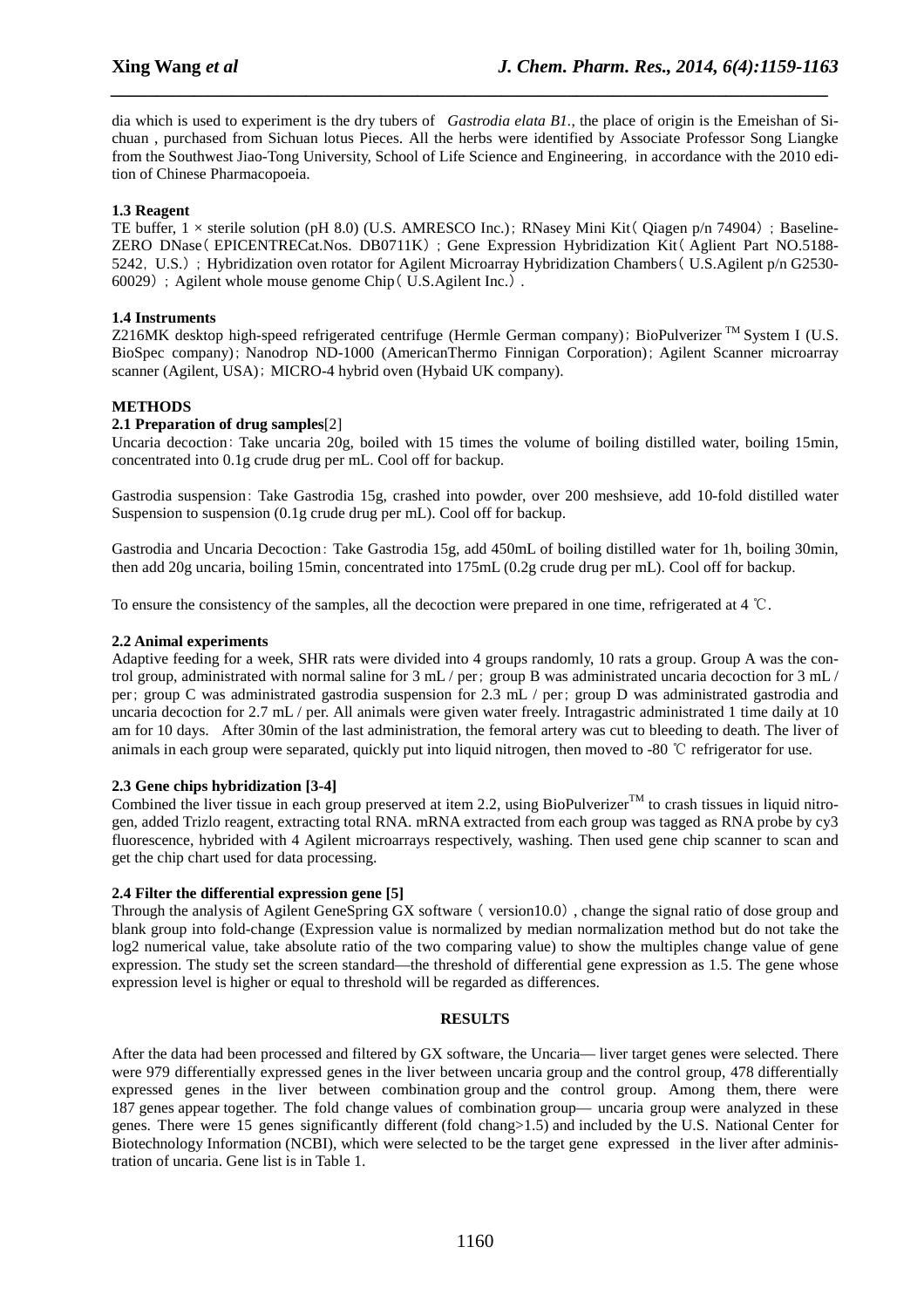|                           |                  |                  |         |             |                      |             | $log2$ ) |            |      |
|---------------------------|------------------|------------------|---------|-------------|----------------------|-------------|----------|------------|------|
| Genbank<br>Acces-<br>sion | Gene Symbol      | intensity        |         |             | Normalized Intensity |             | Fold     |            |      |
|                           |                  | the con-<br>trol | Uncaria | Tianma-gou- | the con-             | Tianma-gou- |          | regulation |      |
|                           |                  |                  |         | teng        | trol                 | Uncaria     | teng     | change     |      |
| NM 031620                 | Phgdh            | 622.1            | 258.7   | 3586.8      | 5.1                  | 3.5         | 1.5      | 15.3       | up   |
| BC103490                  | LOC497860        | 92.6             | 39.1    | 184.0       | 2.3                  | 0.8         | 3.8      | 5.2        | up   |
| NM 130752                 | Fgf21            | 439.8            | 249.0   | 1111.9      | 4.6                  | 3.5         | 2.1      | 4.9        | up   |
| NM 013079                 | Asns             | 224.0            | 151.7   | 671.7       | 3.6                  | 2.8         | 3.9      | 4.9        | up   |
| NM 017136                 | Sqle             | 399.2            | 296.5   | 778.6       | 4.4                  | 3.7         | 3.8      | 2.9        | Up   |
| NM 144755                 | Trib3            | 628.4            | 455.5   | 1195.9      | 5.1                  | 4.4         | 6.3      | 2.9        | up   |
| NM 080886                 | Sc4mol           | 6034.6           | 4399.1  | 11154.7     | 8.3                  | 7.6         | 5.1      | 2.8        | up   |
| NM 031841                 | Scd2             | 62.7             | 119.2   | 41.6        | 1.7                  | 2.4         | 2.0      | 2.6        | down |
| NM 181087                 | Cvp26b1          | 16.4             | 81.3    | 28.7        | $-0.2$               | 1.9         | 5.7      | 2.6        | down |
| XM 235511                 | RGD1563996       | 65.6             | 121.7   | 44.5        | 1.8                  | 2.5         | 3.2      | 2.5        | down |
| NM 031598                 | Pla2g2a          | 70.3             | 155.9   | 289.1       | 1.9                  | 2.8         | 4.9      | 2.1        | up   |
| XM_217167                 | RGD1311874       | 562.7            | 78.5    | 125.0       | 4.9                  | 1.8         | 2.5      | 1.8        | up   |
| NM 139096                 | Lgals3bp         | 4083.4           | 2009.2  | 2826.5      | 2.8                  | 6.5         | 5.3      | 1.6        | down |
| NM_053838                 | Npr <sub>2</sub> | 124.6            | 63.3    | 87.6        | 2.7                  | 1.5         | 3.0      | 1.5        | up   |
| NM 001033691              | Irf7             | 7502.6           | 3062.8  | 4224.0      | 8.6                  | 7.1         | 3.1      | 1.5        | up   |

|  |  |  |  |  | Table 1 the list of target genes of Uncaria in SHR rat liver |
|--|--|--|--|--|--------------------------------------------------------------|
|  |  |  |  |  |                                                              |

*\_\_\_\_\_\_\_\_\_\_\_\_\_\_\_\_\_\_\_\_\_\_\_\_\_\_\_\_\_\_\_\_\_\_\_\_\_\_\_\_\_\_\_\_\_\_\_\_\_\_\_\_\_\_\_\_\_\_\_\_\_\_\_\_\_\_\_\_\_\_\_\_\_\_\_\_\_*

The 15 target genes were mainly concentrated on the regulation of lipid metabolism, amino acid metabolism, liver protection and so on. And in the liver, the regulation of lipid metabolism and amino acid metabolismrelated genes were closely related to gastrodia—uncaria combination for the therapy of hypertension and hyperactivity of liver Yang [6-8].

3.1 As shown in table 1, after administrated uncaria, the enzyme regulating the synthesis of serineproteases: the expression of 3-phosphoglyceric acid dehydroenase (NM\_031620) up-regulated.



**Figure 1 Regulation of lipid metabolism-related gene expression trends in the liver** 

3.2 As shown in figure 1, in the liver, the role of uncaria on the related genes are more evenly, some upregulated, and some down-regulated, but almost all of these genes showed a significant up—regulated after compatibility. For example, uncaria had a clear pharmacological effects in the liver, because the expression of high-density lipoprotein (HDL) metabolismrelated phospholipase AⅡ(NM\_031598) was inhibited, which maintained HDL levels in the blood and played a role in anti-atherosclerosis, but these pharmacological effects disappeared after compatibility. Gastrodia and uncaria were both enhancing liver function, but the role was different. Summing up the group's prestudy, uncaria can make fatty acid carrier protein (NM\_012556) expression increased, and gastrodia can make the expression of long-chain fatty acid coenzyme A ligase (NM\_024143), stearoyl coenzyme △9 (NADH—△9) and desaturase SCD (NM\_031841) increased. These genes are all related to exogenous lipid metabolism.

3.3 As shown in figure 2, in the target genes screened from the "uncaria – liver ", Fgf21, Asns, and Lgals3bp genes were related to liver dysfunction and liver cancer. Fibroblast growth factor FGF21 significantly protect alcoholinduced liver damage and fatty liver, which could promote fat using and burning, inhibit fat synthesis to improve cell energy metabolism, inhibit liver fibrosis process to correct the effects of obesity on liver. On the other hand, FGF21 has the function of regulation glycometabolism and lipid metabolism as insulin. Asparagine synthetase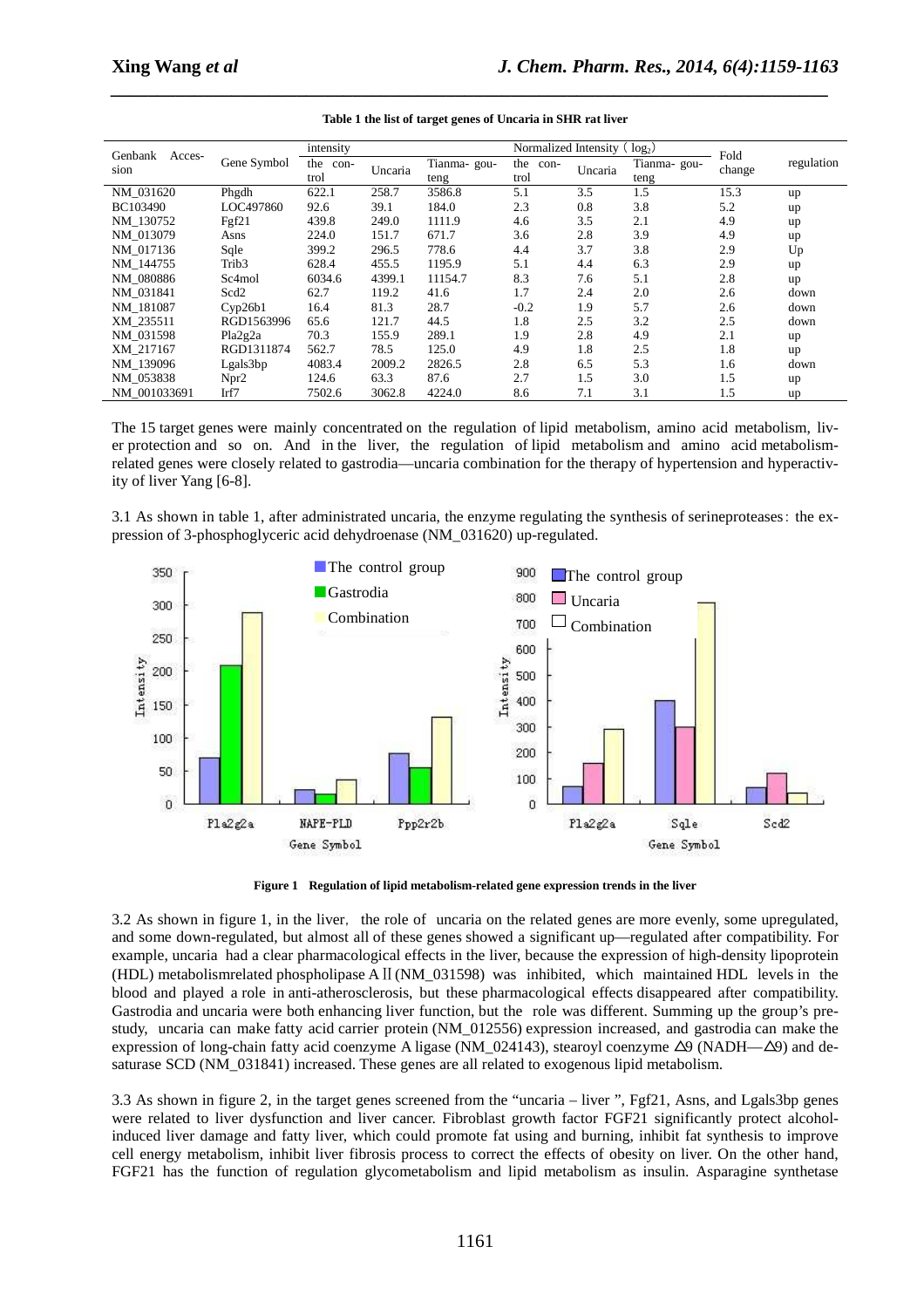ASNS is a specific protein spots in hepatoma carcinoma cell line, and the content is significantly lower in hepatoma carcinoma cell, compared with normal liver cell line [9].

*\_\_\_\_\_\_\_\_\_\_\_\_\_\_\_\_\_\_\_\_\_\_\_\_\_\_\_\_\_\_\_\_\_\_\_\_\_\_\_\_\_\_\_\_\_\_\_\_\_\_\_\_\_\_\_\_\_\_\_\_\_\_\_\_\_\_\_\_\_\_\_\_\_\_\_\_\_*

After SHR rats had been administrated uncaria singlely, soluble galectin-binding protein LGALS3BP (NM\_139096) was reduced significantly in the liver. LGALS3BP is a scavenger receptor inhibitor, and when its expression is down, the activity of scavenger receptor would be enhanced, causing liver disease. In addition, LGALS3BP is also a tumor marker, and the expression levels were much lower in hepatoma carcinoma cell line, compared with normal liver cell line [10-12]. So uncaria may be toxic to the liver. However, after gastrodia and uncaria compatibility, the gene downward trend had been reversed obviously, and Fgf21, Asns even showed a significant increase.



**Figure 2 Liver disease-related genes expression trends** 

#### **DISCUSSION**

4.1 The influence of before and after compatibility on Liver Gene Expression of regulating amino acid metabolism Serine protease is a protease family, their function is to crack the peptide bond of macromolecule protein, and make it to small molecule protein. The activation was realized by a group of amino acid residues change in active center. One of them must be serine. In mammals, serine protease plays an important role especially in digestion, blood coagulation and complement system. There are three serine proteases in pancreatic secretion. Several activated coagulation factors are serine proteases. The study shown, the function of liver protection of uncaria were through influenceing the expression of serine protease and protein kinase, regulating amino acid metabolism level and blood coagulation system of model animals.

4.2 The influence of before and after compatibility on Liver Gene Expression of regulating blood lipid metabolism According to the study, the genes in Table 1 were related to exogenous lipid metabolism. The up-regulated genes can enhance the exogenous lipid metabolism function of liver, reduce the blood lipid and protect cardiovascular system. After compatibility, these genes were significantly up-regulated. It indicated that the pharmacological function was concentrated on liver after compatibility. This result was in accord with the "Medicinal guide by the compatibility " theory of traditional Chinese medicine.

4.3 The influence of before and after compatibility on Liver Gene Expression of liver protection

From previous study, uncaria used alone was harmful to liver. Through pathological observation, cluster analysis and target genes analysis, we found three points. ① Uncaria used alone hasn't obvious liver protection. ② Uncaria used alone can make hepatic disease. ③ The FGF21 (Fibroblast growth factor) expression was down-regulated when SHR rats administrated uncaria. ASNS(Asparagine expression synthetase) was down-regulated, LGALS3BP(Soluble galactose lectin binding protein) expression was significantly down-regulated. These may be the reason of decreasing liver function and cancerization. From the points we can make conclusion, uncaria used alone can make hepatic disease, probably the cancerization of liver. After compatibility with gastrodia, The expression trends of Fgf21、Asns and Lgals3bp were reversed obviously. Among them, Fgf21 and Asns were up-regulated. This means that the compatibility has the function of "detoxification". If the further evidence of uncaria's toxicity and liver protection wanted, the toxicological experiment should be done.

The study used Agilent GeneSpring software to extract gene hybridization signal, transfer to expression value. After